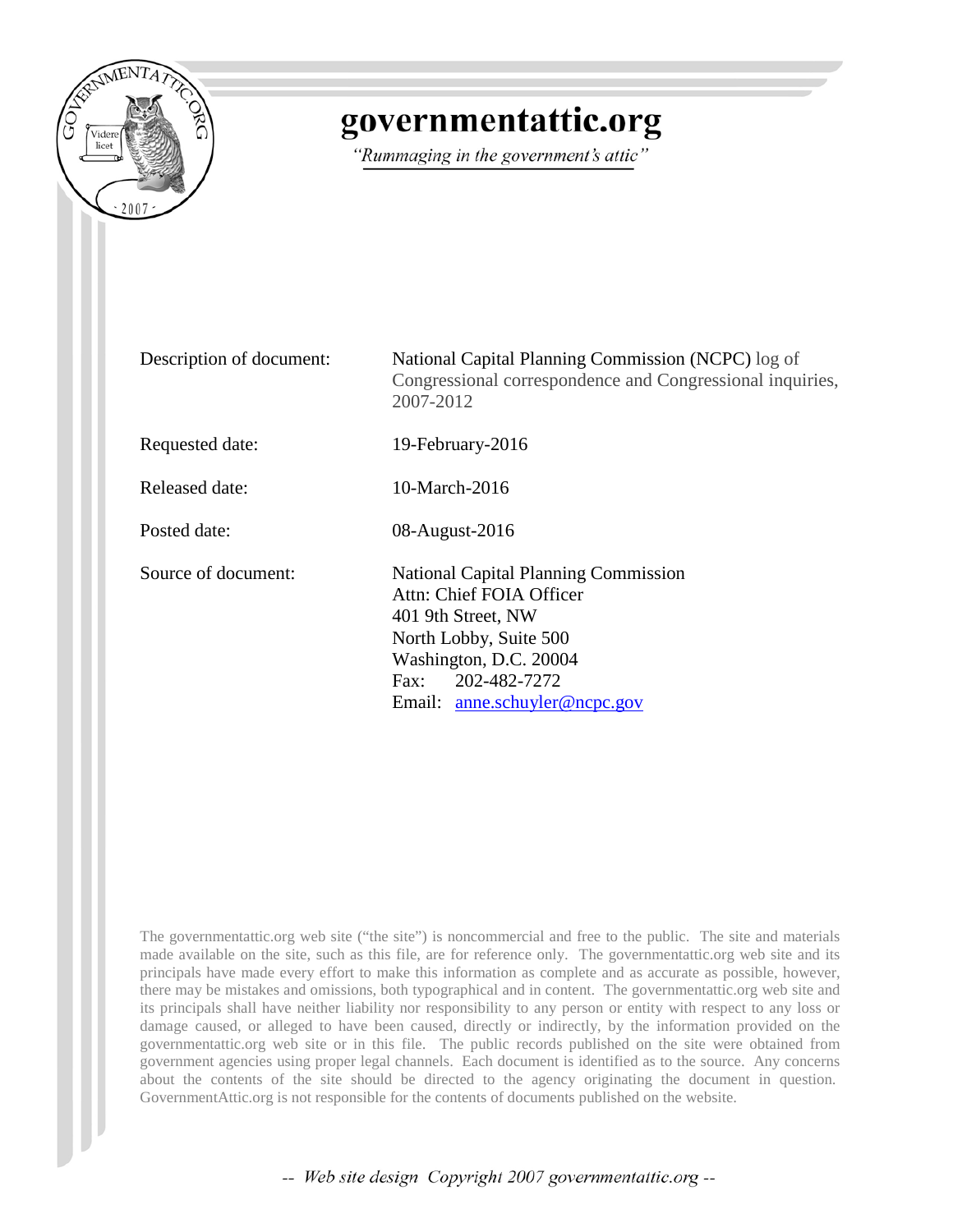

March 10, 2016

## Copy By Electronic Mail

I am writing in response to your Freedom of Information Act request to the National Capital Planning Commission ("NCPC") dated February 19, 2016 and received in this office on February 26, 2016.

In your letter. you request a copy of the NCPC log of Congressional correspondence and Congressional inquiries covering January 1, 2010 to present or whatever lesser timeframe is practicably retrievable.

In response to your request. I am providing the requested record. The log runs from April 2007 until February 2012 at which time the agency stopped keeping a log.

There is no charge associated with this request because it took less than two hours of search time. and the information provided is in electronic form.

This determination may be appealed administratively within sixty days of the date of this letter by writing to the Chairman, National Capital Planning Commission, 401 9th Street. NW, North Lobby 5th Floor. Washington, D.C. 20004. You should clearly mark your envelope and letter: "Freedom of Information Appeal." Be advised the NCPC adopted new FOIA regulations effective March 31, 2014, and a copy of the new regulations may be accessed at www.ncpc.gov.

If you need any further assistance, please contact me at the above address or you may reach me at (202) 482-n23.

Sincerely,

Anne R. Schuyler General Counsel & Chief FOIA Ollicer

Attachment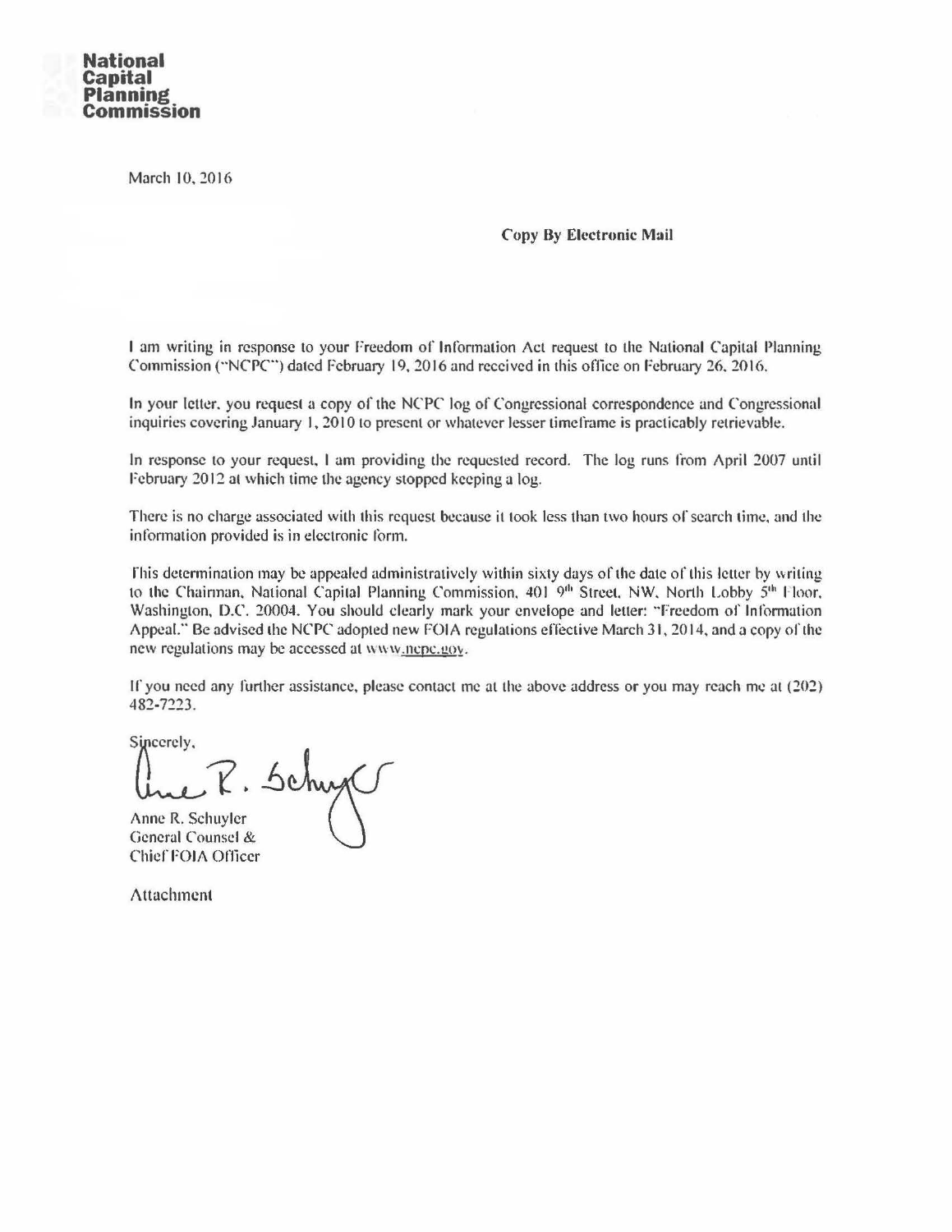| ID             | <b>Primary Station/Staff</b><br>Member<br>OED/Patricia Gallagher | Type<br>Letter | Date<br>Received | Date of<br>Correspond<br>ence<br>08-Apr-07 | Response<br>Due Date<br>16-Apr-07 | <b>Subject Matter</b><br><b>Buy America Reports FY</b>                                                                                                 | Organization<br>Committee                                                                                                                                | Addressee                                           | Address                                                                          | Telephone<br><b>Number</b> | Final<br>Action/Disp<br>osition<br>Date |
|----------------|------------------------------------------------------------------|----------------|------------------|--------------------------------------------|-----------------------------------|--------------------------------------------------------------------------------------------------------------------------------------------------------|----------------------------------------------------------------------------------------------------------------------------------------------------------|-----------------------------------------------------|----------------------------------------------------------------------------------|----------------------------|-----------------------------------------|
|                | 2 PRPD/Mike Sherman                                              | Call           | 25-Sep-07        |                                            |                                   | 2004, 2005 and 2006<br>Ranger Memorial                                                                                                                 | <b>House Armed Services</b><br>Committee                                                                                                                 | David Sienicki, Professional<br><b>Staff Member</b> |                                                                                  |                            | 9/27/2007                               |
|                | 3 UDPR/David Levy                                                | Call           | 26-Sep-07        |                                            |                                   | <b>Status Inquire MLK</b><br>Memorial                                                                                                                  |                                                                                                                                                          | Congressman Peter Welch                             |                                                                                  |                            | 9/26/2007                               |
| $\overline{4}$ | Chairman/John V.<br>Cogbill                                      | Letter         |                  | 06-May-08                                  |                                   | 16-May-08 Oversight hearing on The<br>Future of the National Mall                                                                                      | Committee on Natural<br>Resources                                                                                                                        | Raul Grijalva                                       | 1334 Longworth House<br><b>Office Building</b>                                   | (202) 226-7736             |                                         |
| 5              | Chairman/John V.<br>Cogbill                                      | Letter         |                  | 28-Feb-08                                  |                                   | 10-Mar-08 Earmarked projects                                                                                                                           |                                                                                                                                                          | Senator Tom Coburn, MD                              | 172 Russell Senate Office<br>Building, Washington, DC<br>20510=3604              | (202) 224-5754             |                                         |
|                | 6 OED/Marcel Acosta                                              | Letter         |                  | 16-Sep-09                                  |                                   | 23-Sep-09 Risk Based Security                                                                                                                          | Committee on<br>Transportation and<br>infrastructure,<br>Subcommittee on Economic<br>Development, Public<br><b>Buildings and Emergency</b><br>Management | <b>Eleanor Holmes Norton</b>                        | 585 Ford House Office<br>Building, 2nd and D Street,<br>SW, Washington, DC 20515 | (202) 225-4472             | 9/23/2009                               |
|                | Chairman/John V.<br>Cogbill                                      | Letter         |                  | 30-Sep-09                                  |                                   | Correspondence from the<br>City of Bowie concerning the<br>Draft Proposed FCIP<br>regarding the Freight<br>Railroad Realignment NEPA<br><b>Studies</b> | Appropriations                                                                                                                                           | Barbara A. Mikulski                                 | 1629 Thames Street, Suite<br>400, Baltimore, MD 21231                            | (410) 962-4512             |                                         |
| 8              | Chairman/L. Preston<br><b>Bryant</b>                             | Letter         | 01-Oct-09        | 24-Nov-09                                  | 10-Oct-09                         | <b>Buy American Report</b>                                                                                                                             | Committee on Budget                                                                                                                                      | Russell D. Feingold                                 | 506 Hart Senate Office<br>Building, Washington, DC<br>20515                      | (202) 224-5323             | 12/8/2009                               |
| 9              | Chairman/L. Preston<br><b>Bryant</b>                             | Letter         | 07-May-10        | 06-May-10                                  |                                   | <b>Eisenhower Memorial</b>                                                                                                                             | Eisenhower Memorial<br>Commission/Executive<br>Committee                                                                                                 | <b>Dennis Moore</b>                                 | 1727 Longworth House<br>Office Building, Washington,<br>DC 20515                 | (202) 225-2865             | 5/20/2010                               |
|                | 10 Chairman/L. Preston<br><b>Bryant</b>                          | Letter         | 07-May-10        | 07-May-10                                  |                                   | <b>Eisenhower Memorial</b>                                                                                                                             | Eisenhower Memorial<br>Commission/Executive<br>Committee                                                                                                 | Pat Roberts                                         | 109 Hart Senant Office<br>Building, Washington, DC<br>20515                      |                            | 5/7/2010                                |